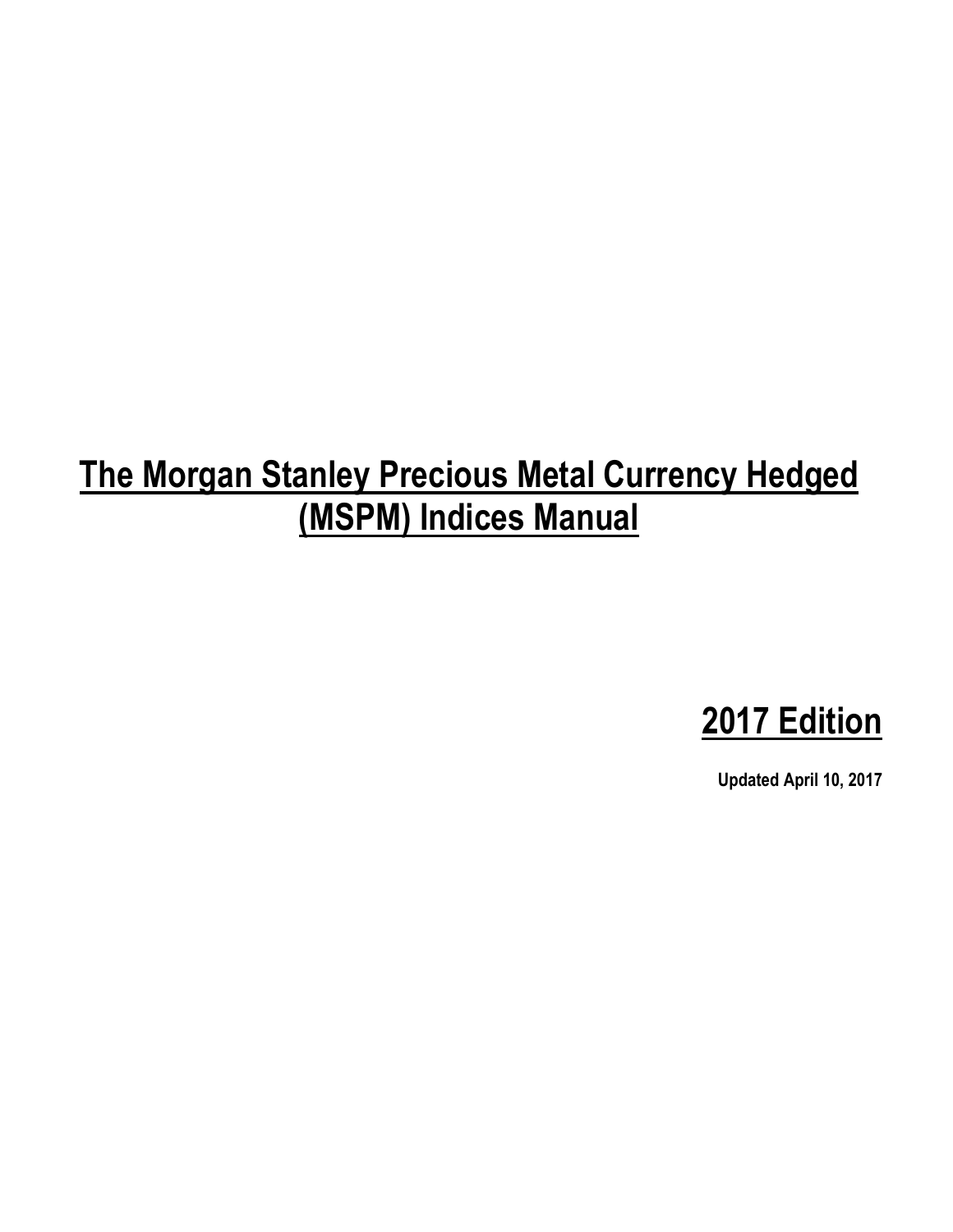The data and information (the "Information") presented in this MSPM Indices Manual reflect the methodology (the "MSPM Indices Methodology") for calculating and determining the level of each of the MSPM Indices (the "MSPM Indices" or individually, an "MSPM Index"). Upon launch in 2013, this MSPM Indices Manual and the MSPM Indices Methodology were created, compiled, and published, by the Morgan Stanley Institutional Research Department. As of April 10, 2017, the Morgan Stanley Fixed Income Sales and Trading Department took the role of index sponsor (the "Index Sponsor") and Morgan Stanley India Financial Services Private Limited took the role of compiling and publishing all the MSPM Indices. This MSPM Indices Manual and the MSPM Indices Methodology are the exclusive property of Morgan Stanley & Co. LLC ("Morgan Stanley").

The Information and the MSPM Indices Methodology may not be used as the basis of any product, or reproduced, redistributed or transmitted in whole or part, in any form or by any means, electronic or mechanical, including photocopying, or by any information storage or retrieval system, without the express prior written consent of Morgan Stanley.

The Information and the MSPM Indices Methodology are not intended, and should not be construed, as an offer to sell, or a solicitation of an offer to purchase, any securities or other financial instruments. Each of Morgan Stanley and its affiliates and their officers, directors and employees may have positions or engage in transactions in securities or other financial instruments based on or indexed or otherwise related to the MSPM Indices.

MORGAN STANLEY, THE INDEX SPONSOR, ANY AFFILIATE OF MORGAN STANLEY OR ANY OTHER PARTY INVOLVED IN, OR RELATED TO, MAKING OR COMPILING ANY MSPM INDEX (INDIVIDUALLY AND COLLECTIVELY "COVERED PARTY" OR "COVERED PARTIES") SHALL HAVE NO LIABILITY, CONTINGENT OR OTHERWISE, TO ANY PERSON OR ENTITY FOR THE QUALITY, ACCURACY, TIMELINESS AND/OR COMPLETENESS OF THE INFORMATION, THE MSPM INDICES, THE MSPM INDICES METHODOLOGY OR ANY DATA INCLUDED IN THIS MSPM INDICES MANUAL, OR FOR DELAYS, OMISSIONS OR INTERRUPTIONS IN THE DELIVERY OF THE MSPM INDICES OR DATA RELATED THERETO. THE COVERED PARTIES MAKE NO WARRANTY, EXPRESS OR IMPLIED, AS TO THE RESULTS TO BE OBTAINED BY ANY PERSON OR ENTITY IN CONNECTION WITH ANY USE OF THE MSPM INDICES OR , THE MSPM INDICES METHODOLOGY, INCLUDING BUT NOT LIMITED TO THE TRADING OF OR INVESTMENTS IN PRODUCTS BASED ON OR INDEXED OR RELATED TO THE MSPM INDICES, ANY DATA RELATED THERETO OR ANY COMPONENTS THEREOF. THE COVERED PARTIES MAKE NO EXPRESS OR IMPLIED WARRANTIES, AND HEREBY EXPRESSLY DISCLAIM ALL WARRANTIES OF MERCHANTABILITY OR FITNESS FOR A PARTICULAR PURPOSE OR USE WITH RESPECT TO THE INFORMATION, THE MSPM INDICES, THE MSPM INDICES METHODOLOGY OR ANY DATA RELATED THERETO. WITHOUT LIMITING ANY OF THE FOREGOING, IN NO EVENT SHALL THE COVERED PARTIES HAVE ANY LIABILITY FOR ANY SPECIAL, PUNITIVE, INDIRECT OR CONSEQUENTIAL DAMAGES (INCLUDING LOST PROFITS) IN CONNECTION WITH ANY USE BY ANY PERSON OF THE MSPM INDICES, THE MSPM INDICES METHODOLOGY OR ANY PRODUCTS BASED ON OR INDEXED OR RELATED THERETO, EVEN IF NOTIFIED OF THE POSSIBILITY OF SUCH DAMAGES.

This edition of the MSPM Indices Manual reflects the methodology that will be utilized with respect to the determination and calculation of the MSPM Indices as of April 10, 2017, unless amended in accordance with the provisions herein. After April 10, 2017, the methodology shall remain in effect until amended or replaced by an updated version. However, the MSPM Methodology is subject to revision and adjustment by the Index Sponsor, as described herein.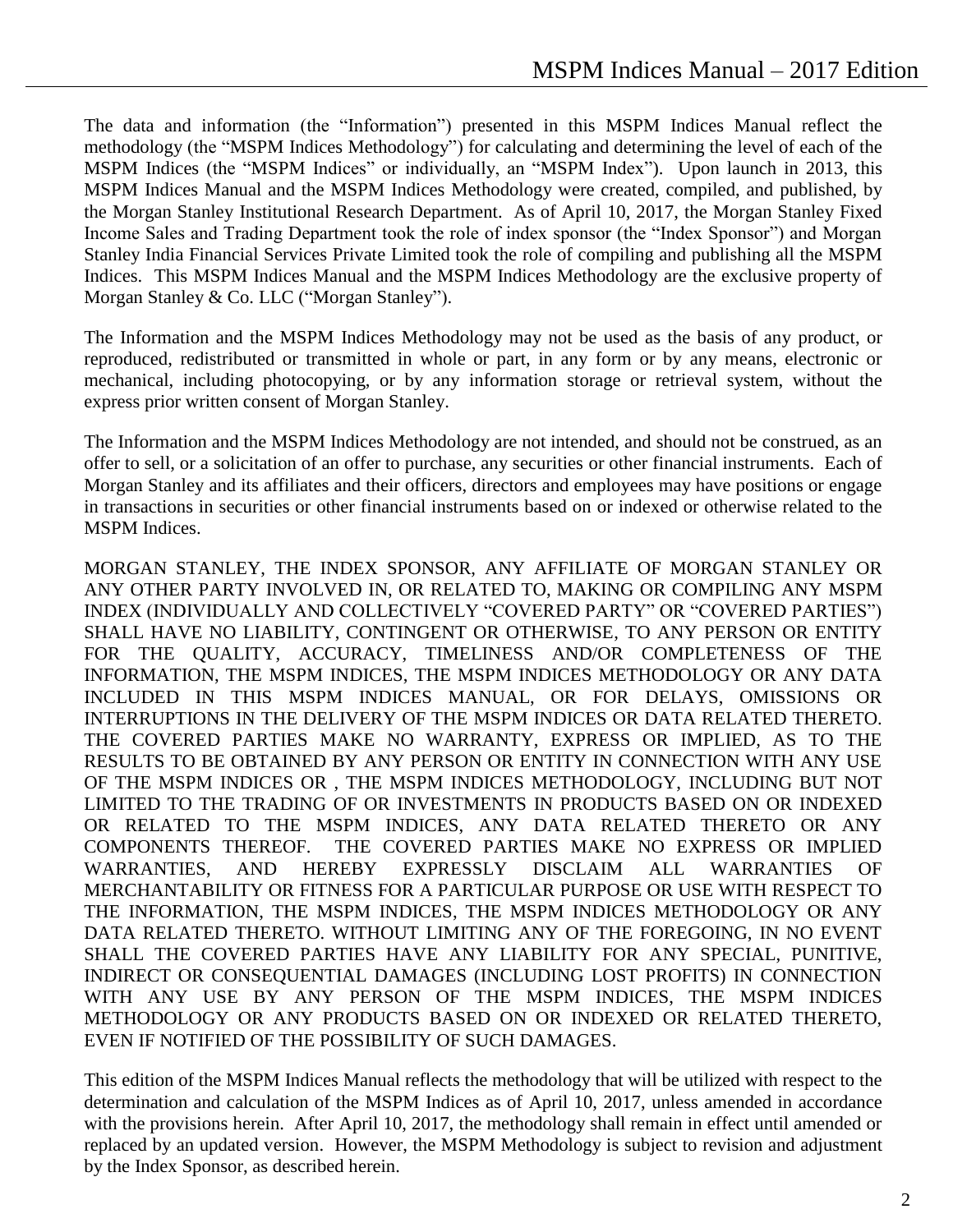© 2017. Morgan Stanley & Co. LLC. All Rights Reserved.

## Table of Contents

| <b>Section I: Introduction</b>                                                        | Page(s)        |  |  |
|---------------------------------------------------------------------------------------|----------------|--|--|
| Overview of the MSPM Indices<br>I.1                                                   | $\overline{4}$ |  |  |
| The MSPM Indices Manual<br>L <sub>2</sub>                                             | $4 - 5$        |  |  |
| I.3<br>The Currency Conventions                                                       | 11             |  |  |
| The Metal Conventions<br>I.4                                                          | 6              |  |  |
| A. MSPM Indices and Related Bloomberg Index Tickers                                   | 12             |  |  |
| Certain Basic Foreign Exchange Market Concepts and Definitions<br>I.5                 | $6 - 7$        |  |  |
| The MSPM Indices Committee<br>I.6                                                     | 7              |  |  |
|                                                                                       |                |  |  |
| <b>Section II: Index Rules</b>                                                        |                |  |  |
| Calculation and Publication of the MSPM Indices<br>II.1                               | 9              |  |  |
| Data Sources<br>II.2                                                                  | 9              |  |  |
| The MSPM Indices Methodologies<br>II.3                                                | $13 - 15$      |  |  |
| The Morgan Stanley Precious Metal Currency Hedged Indices (EUR, AUD, GBP) Methodology |                |  |  |
|                                                                                       |                |  |  |
| <b>Section III: Adjustments, Market Disruption Events and Discontinuance</b>          |                |  |  |
| III.1 Adjustments to the MSPM Indices                                                 | $9-10$         |  |  |
| III.2 Market Disruption Events                                                        | 10             |  |  |
| III.3 Discontinuance of the MSPM Indices                                              | $10 - 11$      |  |  |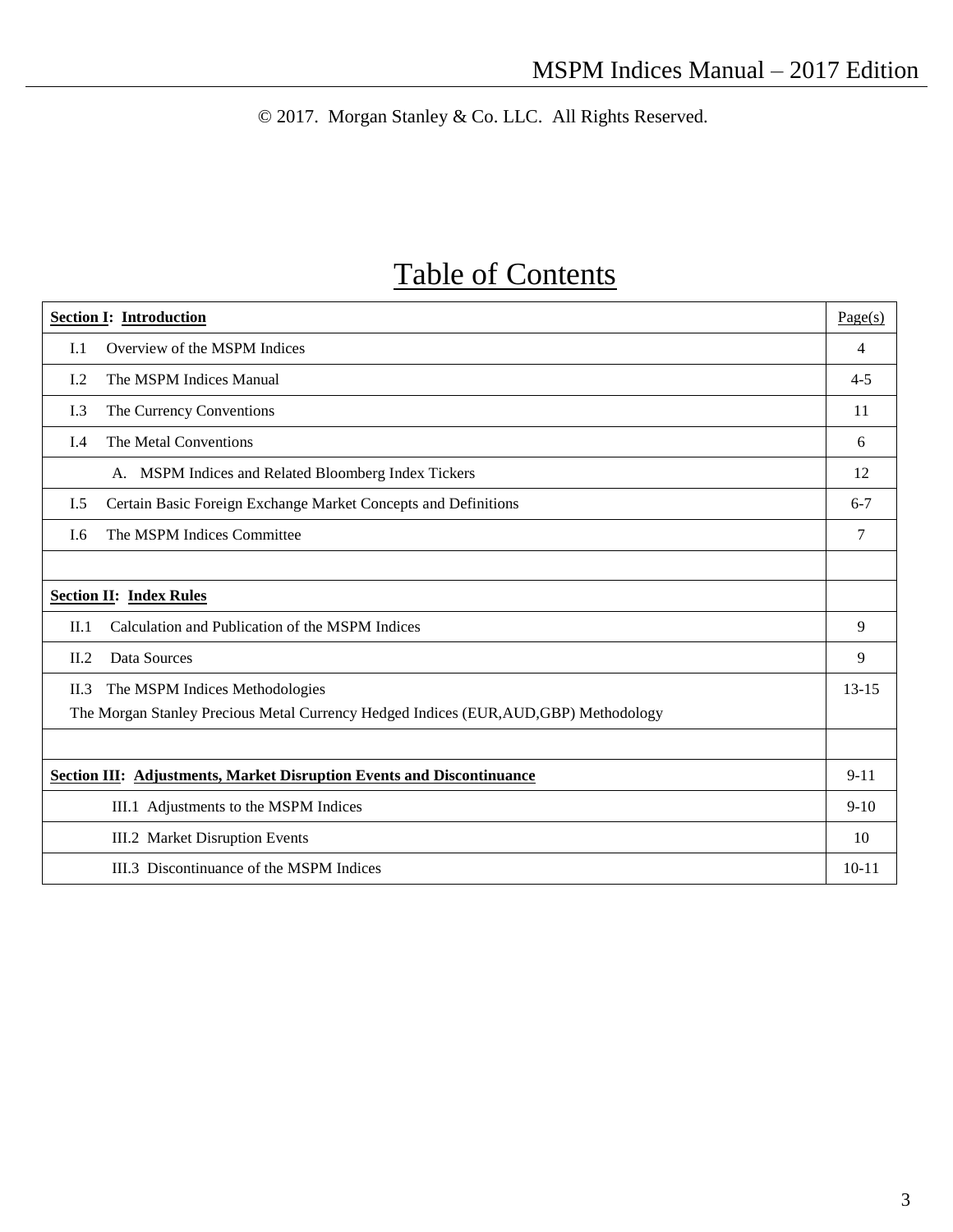### I. Introduction

#### **I.1 Overview of the MSPM Indices**

The MSPM Indices suite consists of tradable indices relating to four different Precious Metals (each, an "MSPM Precious Metal") with Currency Hedges (each, an "MSPM Currency") for investors based in a number of different currencies.. The MSPM Indices were designed as benchmarks for long investments in a wide range of precious metals with an FX overlay. Each index consists of a position in metal and a position in an FX forward. The FX forwards are settled daily in metal quantities. Hence, the index values are always expressed in metal quantities. The FX overlay aims to hedge the dollar exposure in the Precious Metal for an investor based in another Currency.

The MSPM Indices were created, and are calculated and disseminated daily on a real time basis (though delayed), by or for the Index Sponsor using an objective and systematic methodology that uses publicly available data sources that reflect actual quotes or trades by market participants.

#### **The indices are total return long indices**.

The Index Sponsor first began publishing certain of the MSPM indices in August 2012 and will continue to roll out publication and calculation of new MSPM Indices in its sole discretion. In addition, the Index Sponsor has calculated historical levels for each of the MSPM Indices being published using the methodology contained herein; provided however, that historical levels published may have been calculated using generic Bloomberg mid level data sources rather than the actual reference sources set forth under "The MSPM Indices Methodologies" herein. Each of the MSPM Indices will be set to a value of 10000 as of the date of its initial calculation. Levels for the MSPM Indices may be affected by modifications to the relevant MSPM Index in accordance with this MSPM Indices Manual.

Levels for each of the MSPM Indices will be published daily, by or for the Index Sponsor, between 8:00 a.m. (London Time) and 3:45 p.m. (New York Time) on each day which constitutes a business day for the related MSPM Currency, with such levels being updated on a "delayed" basis approximately every 15 seconds based on the related reference sources set forth herein. An official closing level will be published for each of the MSPM Indices on any day which constitutes an Index Good Day for that index (see methodology herein for description of Index Good Day).

#### **I.2 The MSPM Indices Manual**

This MSPM Indices Manual describes the current MSPM Indices Methodology used by the Index Sponsor in determining and calculating the MSPM Indices levels on any given day. The Index Sponsor is committed to using commercially reasonable efforts to maintain the MSPM Indices as liquid, tradable indices that serve as benchmarks for a currency hedged investment in the MSPM Precious Metals. As a result, modifications or refinements to the MSPM Indices Methodology, and consequently this MSPM Indices Manual, may be necessary from time to time. The Index Sponsor reserves the right to make such modifications or refinements, after consultation with the MSPM Indices Committee, as it believes necessary in order to preserve and enhance the utility and tradability of the MSPM Indices as benchmarks for currency hedged investing in the MSPM Precious Metals.

Neither this MSPM Indices Manual nor any set of procedures, however, are capable of anticipating all possible circumstances and events that may affect the MSPM Indices and their respective calculation methodologies. The detailed rules-based approach contained in this MSPM Indices Manual may not at all times be able to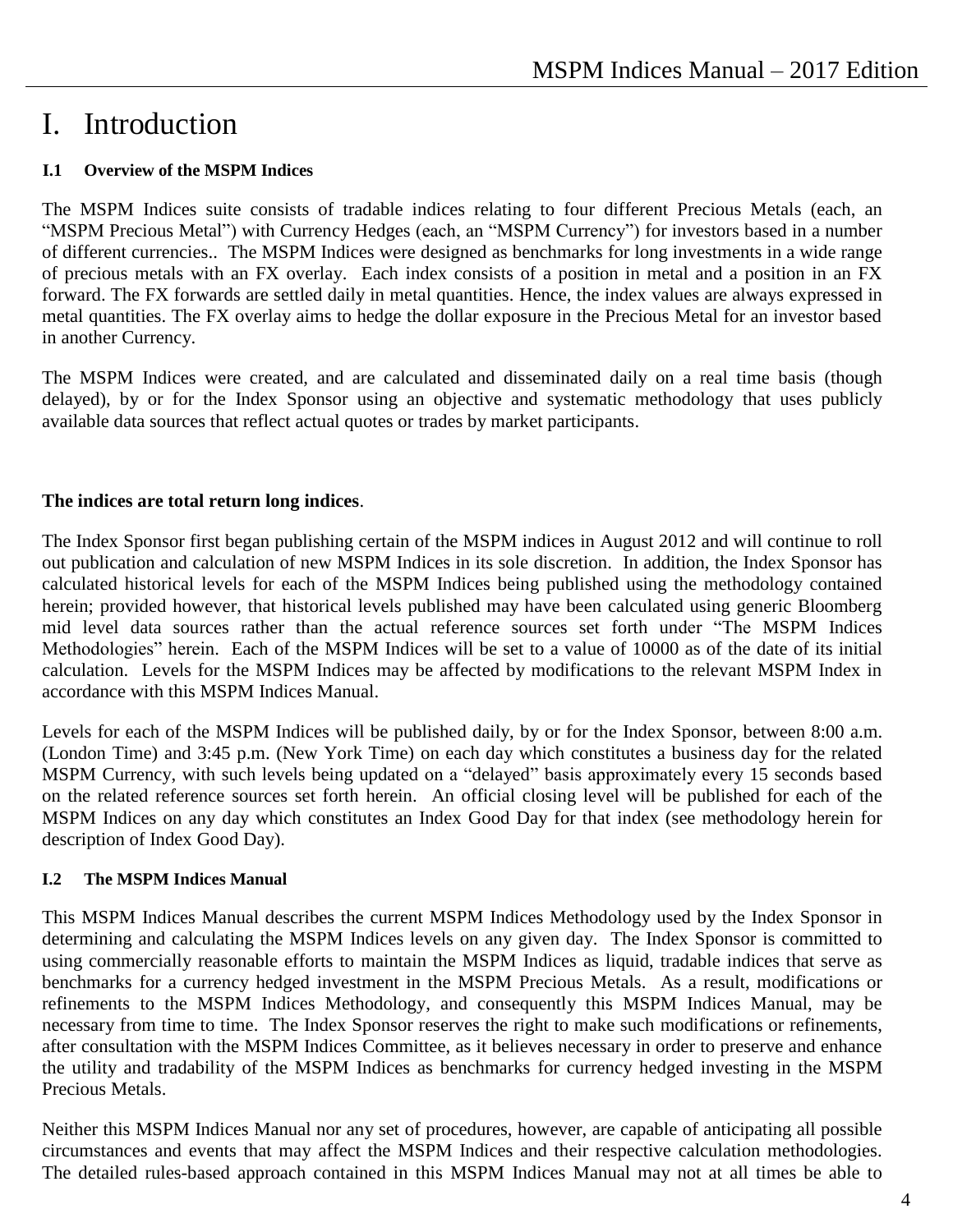reflect the underlying liquidity and condition of a specific market, particularly in periods of extraordinary market volatility or rapid technological change. Accordingly, the Index Sponsor, after consultation with the MSPM Indices Committee, may make certain determinations that cannot be adequately reflected in this MSPM Indices Manual with regard to a currency used for the hedge, the underlying precious metals, the related exchange rate or the related MSPM Index, should conditions exist (as described herein) or upon the occurrence of certain extraordinary market events and market emergencies, that in the discretion of the Index Sponsor and Index Committee, would undermine the effectiveness of the relevant MSPM Index as a measure for the related currency hedged precious metal investment performance or as a tradable index.

All questions of interpretation with respect to the application of the provisions of this MSPM Indices Manual, including any determinations that need to be made in the event of the occurrence of an adjustment event, market disruption, discontinuance or other circumstances or events that affect the MSPM Indices, will be resolved in a commercially reasonable manner by the Index Sponsor after consultation with the MSPM Indices Committee (as discussed below). The compositions of the MSPM Indices, and the value of the MSPM Indices on any given day, as determined and published by the Index Sponsor, are dispositive.

Wherever practicable, any modifications, adjustments or actions with respect to the MSPM Indices will be publicly announced by the Index Sponsor prior to their effective date.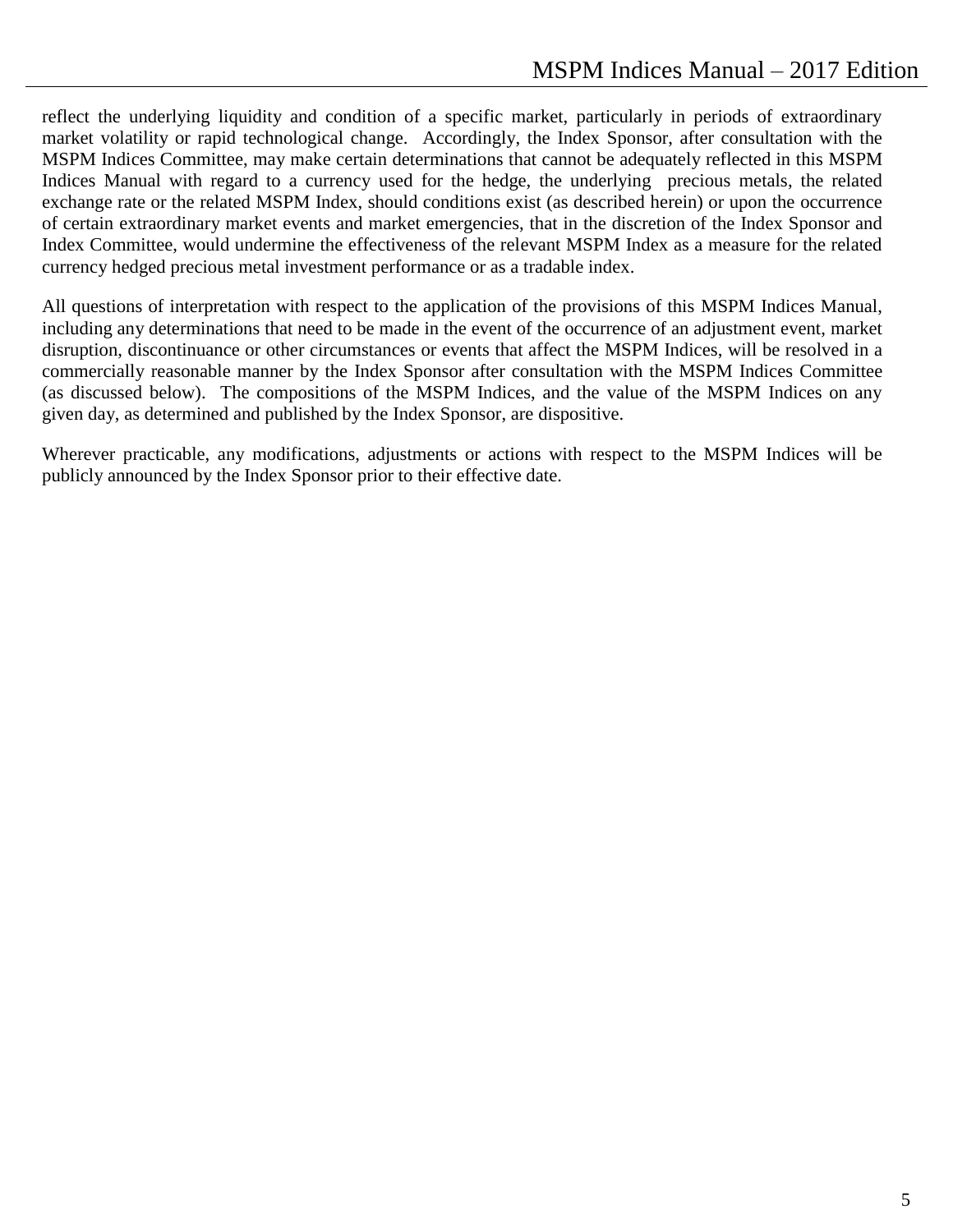#### **I.3 Currency Conventions**

*As defined in Annex I which may, as required from time to time, be amended or updated.*

#### **I.4 Metal Conventions**

| Metal (vs. USD) | <b>Standard Ouotation</b> |
|-----------------|---------------------------|
| Gold            | USD per 1 Gold oz.        |
| Platinum        | USD per 1 Platinum oz.    |
| Palladium       | USD per 1 Palladium oz.   |
| Silver          | USD per 1 Silver oz.      |

#### **MSPM Indices and Related Bloomberg Index Tickers**

A list of all of the MSPM Indices is contained in Annex II, as amended or updated from time to time, and can also be accessed on Bloomberg Page "ALLX MSCE" and each MSPM Index can be found using its respective Bloomberg Index Ticker.

#### **I.5 Certain Basic Foreign Exchange Market and Metals Concepts and Definitions**

#### **Currency Investment**

The FX overlay are done in "deliverable currencies", which means that a "spot transaction" will result in an actual exchange of currencies.

In order to avoid physical delivery of the MSPM Currency, the related MSPM Indices will be rebalanced daily on each Index-Good Day (as defined herein) via a "Spot Next" or "Tom Next" transaction (as described below). For some currencies, the appropriate forward tenors may be different from Spot Next or Tom Next.

#### **Spot Transaction**

In a **Spot** currency transaction, a counterparty agrees to exchange some amount "A" of currency "X" against another currency "Y" at a certain rate. Generally, the actual exchange occurs T+2 from the transaction date (with the exception of CAD, which settles T+1).

#### **Spot Next Transaction**

In a **Spot Next** transaction, a counterparty agrees to exchange some amount "A" of currency "X" against another currency "Y" at a certain rate two business days from the transaction date and receive back the same amount "A" of currency "Y" against currency "X" at the same rate plus a spread three business days from the transaction date. The spread is generally quoted in the market.

#### **Tom Next Transaction**

In a **Tom Next** transaction, a counterparty agrees to exchange some amount "A" of currency "X" against another currency "Y" at a certain rate one business day from the transaction date and receive back the same amount "A" of currency "Y" against currency "X" at the same rate plus a spread two business days from the transaction date. This spread is quoted in the market.

#### **Physical (Spot Price); Future and EFPs**

In order to close our index daily we need a Spot reference price for the metal in order to convert the proceeds from the FX forward in quantities of metals. Metal Spot prices can be computed as the sum of a Metal Future Price plus an EFP. The EFP is the adjustment that allows an investor to translate a future price into the current spot price.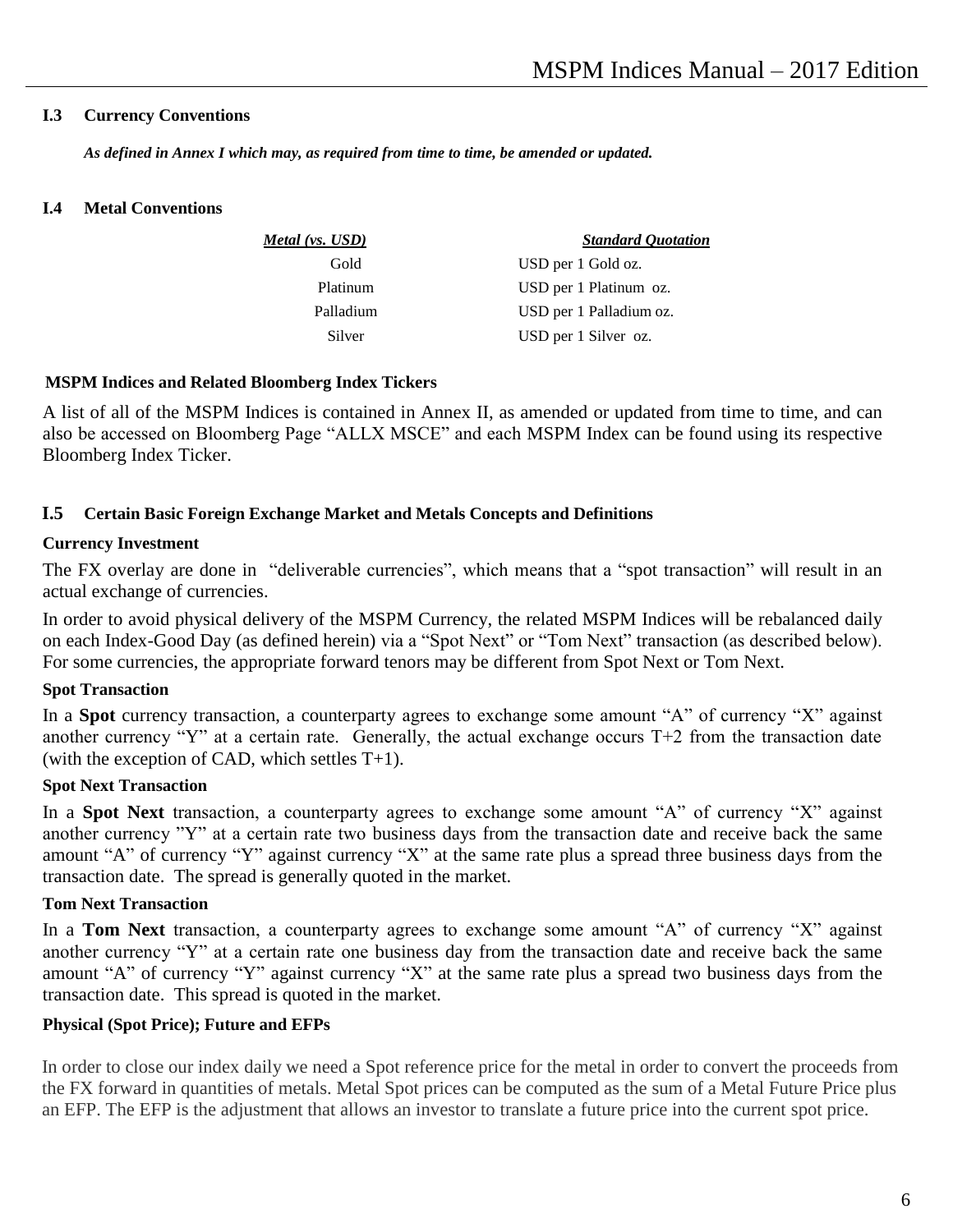#### **Exchange For Physical**

An EFP transaction involves a privately negotiated and simultaneous exchange of a futures position for a corresponding position in the underlying physical commodity. For metals contracts, the acceptable corresponding position component for an EFP is limited to the specific underlying commodity (e.g. Gold for Gold Futures).

#### **I.6 The MSPM Indices Committee**

Morgan Stanley has established an Indices Committee (the "MSPM Indices Committee") to oversee activities relating to the MSPM Methodology and the calculation and publication of the MSPM Indices. The MSPM Indices Committee will meet with the Index Sponsor on an annual basis and at other times during the year at the request of the Index Sponsor as issues or market events arise that warrant the MSPM Indices Committee's consideration.

The principal purpose of the MSPM Indices Committee is to advise the Index Sponsor with respect to, among other things, the methodology and calculation of the MSPM Indices, the effectiveness of the MSPM Indices as a measure of the related currency hedged precious metals investment performance and the need for changes in the composition or calculation methodology of the MSPM Indices. The MSPM Indices Committee, currently comprised of senior employees of the Index Sponsor and representatives from Sales and Trading, Strats, Legal and Compliance, reviews any significant market events or conditions that may affect the MSPM Indices. In addition, the MSPM Indices Committee may suggest that the Index Sponsor revise the MSPM Methodology and make any changes to the MSPM Indices as it reasonably deems necessary in response to such events or conditions. Decisions with respect to the composition, calculation and operation of the MSPM Indices in the ordinary daily course of business will be made by the Index Sponsor after consultation with the MSPM Indices Committee. Morgan Stanley considers information about any changes to the MSPM Indices and related matters to be potentially market moving and material. Therefore, all MSPM Indices Committee discussions are deemed to be confidential.

#### **I.7 Morgan Stanley Conflicts of Interest**

Morgan Stanley may from time to time engage in transactions involving the underlying components of the MSPM Indices to facilitate client business or in response to a direct client instruction and may act as marketmaker in such underlying components of the MSPM Indices. Such activities may not be for the benefit of the holders of financial products linked to the Index and may have a positive or negative effect on the levels for the MSPM Indices and consequently on the value and performance of any financial products linked to the MSPM Indices. In addition, Morgan Stanley may from time to time have other roles in relation to the Index such as acting as the issuer of, or counterparty to, financial products linked to the MSPM Indices and acting as calculation agent for such products. Morgan Stanley may also issue derivative instruments in respect of the underlying components of the MSPM Indices and the use of such derivatives may affect the value of the underlying components of the MSPM Indices.

The MSPM Indices reflect the performance of the underlying components of the MSPM Indices but there is no requirement that the Index Sponsor purchase or sell the underlying components of the MSPM Indices in order to calculate the MSPM Indices. However, in its role in relation to financial products linked to the MSPM Indices, Morgan Stanley may enter into hedging transactions in respect of the underlying components of the MSPM Indices which may or may not affect the value of the underlying components of the MSPM Indices and/or the MSPM Indices. In addition, the unwinding of such hedging transactions may also affect the value of such underlying components of the MSPM Indices, which may in turn affect the value of the MSPM Indices and any financial products linked to the MSPM Indices.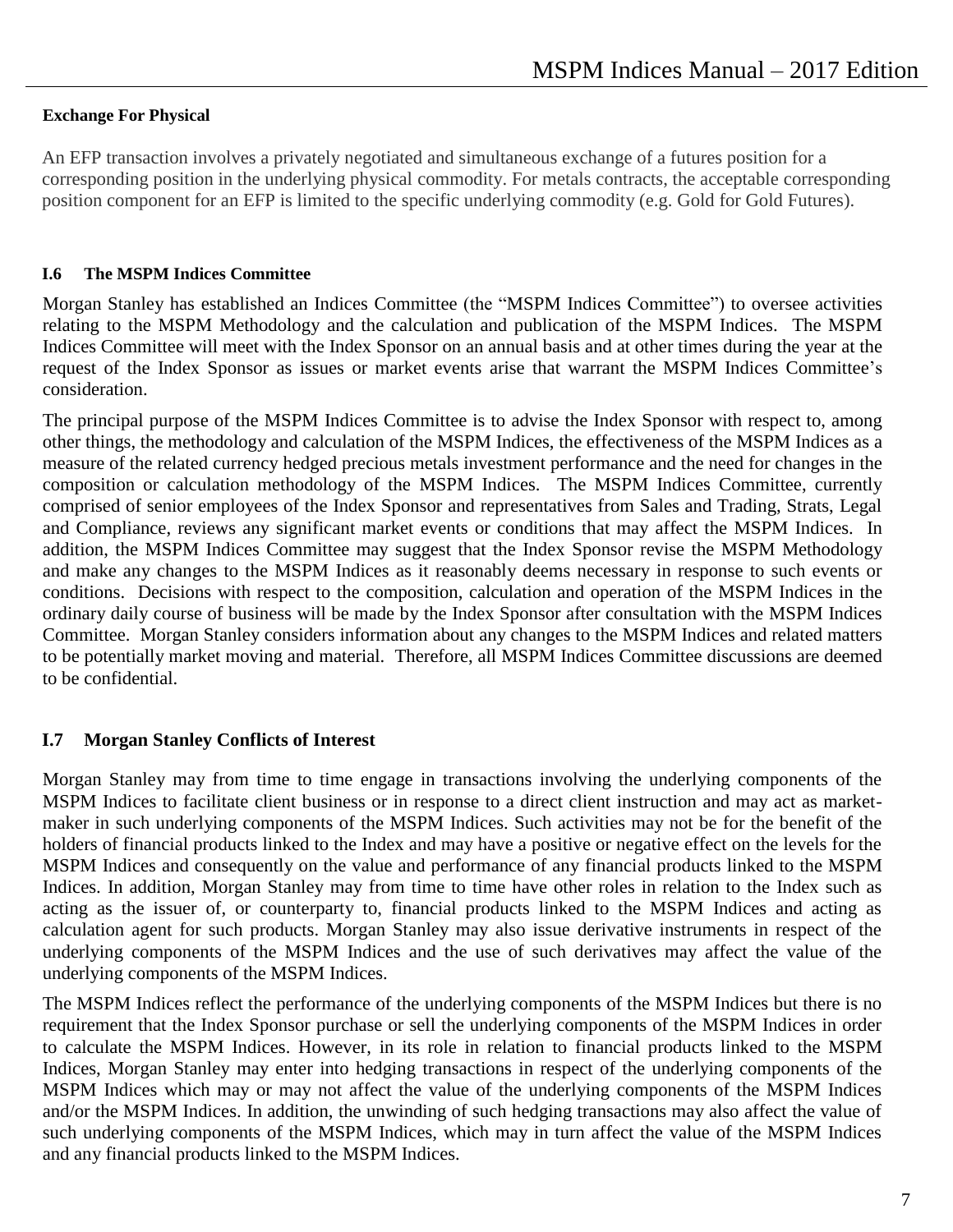These and other activities carried out by Morgan Stanley may present conflicts of interest and may affect the levels for the MSPM Indices in ways detrimental to investors in financial products linked to the MSPM Indices.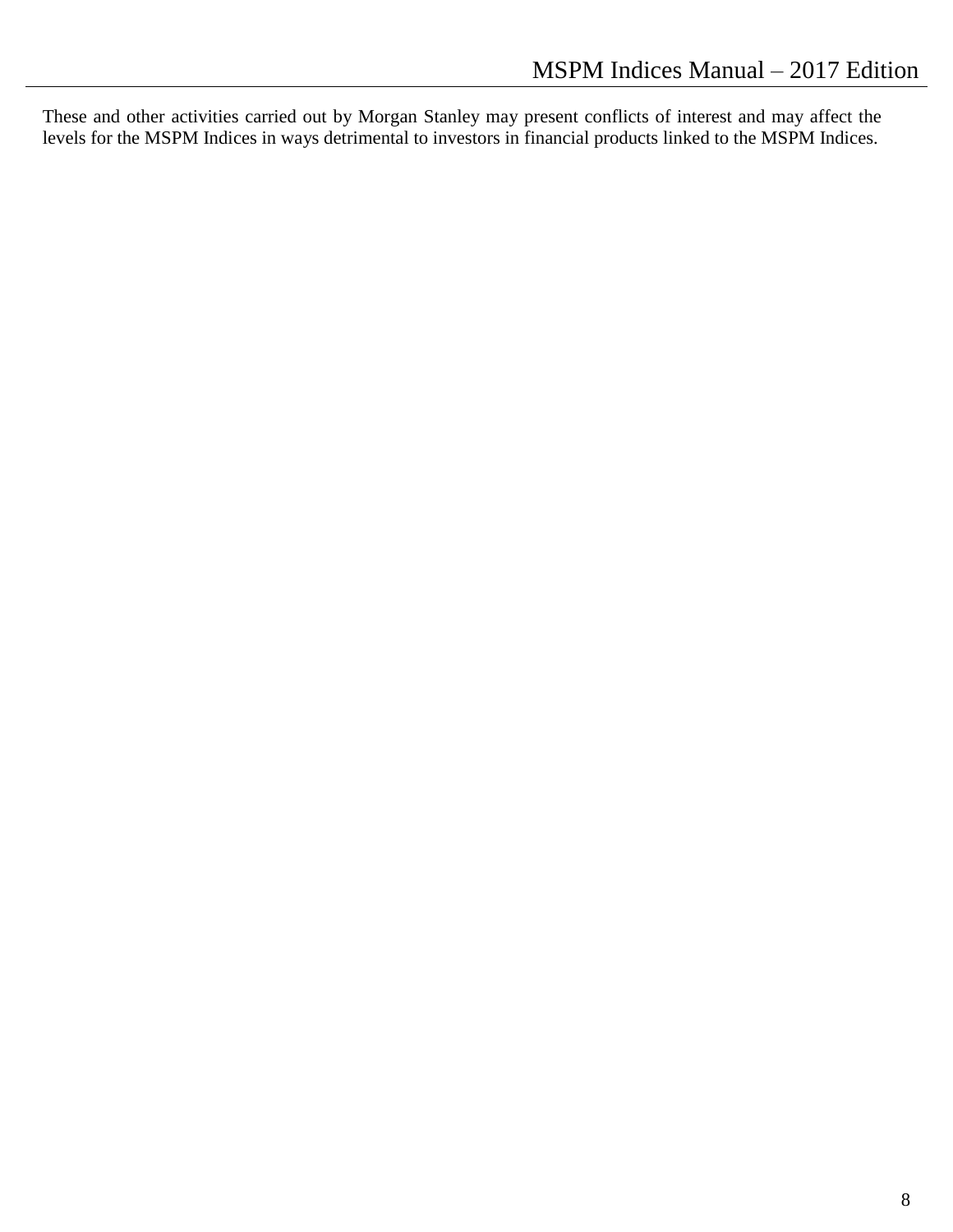### II. Index Rules

#### **II.1 Calculation and Publication of the MSPM Indices**

The Index Sponsor will itself or through its calculation agent (if any) use commercially reasonable efforts to calculate and publish (a) delayed levels for the MSPM Indices from 8:00 a.m. London Time to 3:45 p.m. new York time and (b) closing levels for the MSPM Indices at 3:45 p.m. New York time on any Index Good Day (being a day on which CME Official Metal Settlement Prices are computed at 1:30pm New York time and which is also a day on which commercial banks and foreign exchange markets settle payments and are open for general business (including dealings in foreign exchange and foreign currency deposits) in London

Published levels for the MSPM Indices will be rounded to three (3) decimals. Closing levels for the MSPM Indices for purposes of the Index Methodology calculations will be rounded to seven (7) decimals.

#### **II.2 Data Sources**

Reuters will be the primary source used to obtain the relevant spot foreign exchange rates used in the calculation of the MSPM Indices. The Chicago Mercantile Exchange (CME) will be the primary source used to obtain the relevant Precious Metal Futures prices. WM will be the primary source used to obtain the relevant fixings for the relevant foreign exchange market. To the extent possible, the underlying rates represent those sources that are commonly used by market participants when executing foreign investment transactions. Where available, multi-contributor rate sources are used over single contributor rate sources, with the exception of official fixing rates.

Reference sources for any of the rates or inputs in the methodology may be changed by the Index Sponsor, if after consultation with the Index Committee, the Index Sponsor determines that (i) the reference source is no longer available, (ii) the reference source has been replaced by another source or (iii) in its reasonable judgment, the source is manifestly incorrect and no longer reflects accurate market data. In the event of any such determination, and wherever practicable, any such source change will be publicly announced prior to its effective date.

#### **II.3 The Morgan Stanley Precious Metal Currency Hedged Indices Methodology**

The methodology applicable to the computation of the level for each of the MSPM Indices is defined in Annex III, as amended and updated from time to time.

### III. Adjustments, Market Disruption Events and Discontinuance

#### **III.1 Adjustments to the MSPM Indices**

While the methodologies, composition and calculations described herein to calculate the MSPM Indices are currently in use by the Index Sponsor, it is possible that market, regulatory, judicial, financial, fiscal or other circumstances (including, but not limited to, any adjustment events as described below) may arise that would, in the opinion of the Index Sponsor, necessitate a modification or adjustment to such methodologies, composition or calculation. In such event, the Index Sponsor, after consultation with the Index Committee, will make such modifications or adjustments based on market conditions and other relevant factors, as in the judgment of the Index Sponsor, are necessary to maintain such index as a tradable benchmark for investments in Precious Metals with an FX overlay (hedge). Wherever practicable, any adjustments will be publicly announced as soon as is reasonably practicable and prior to the effective date.

An "**adjustment event**" with respect to any MSPM Index includes, but is not limited to, any of the following: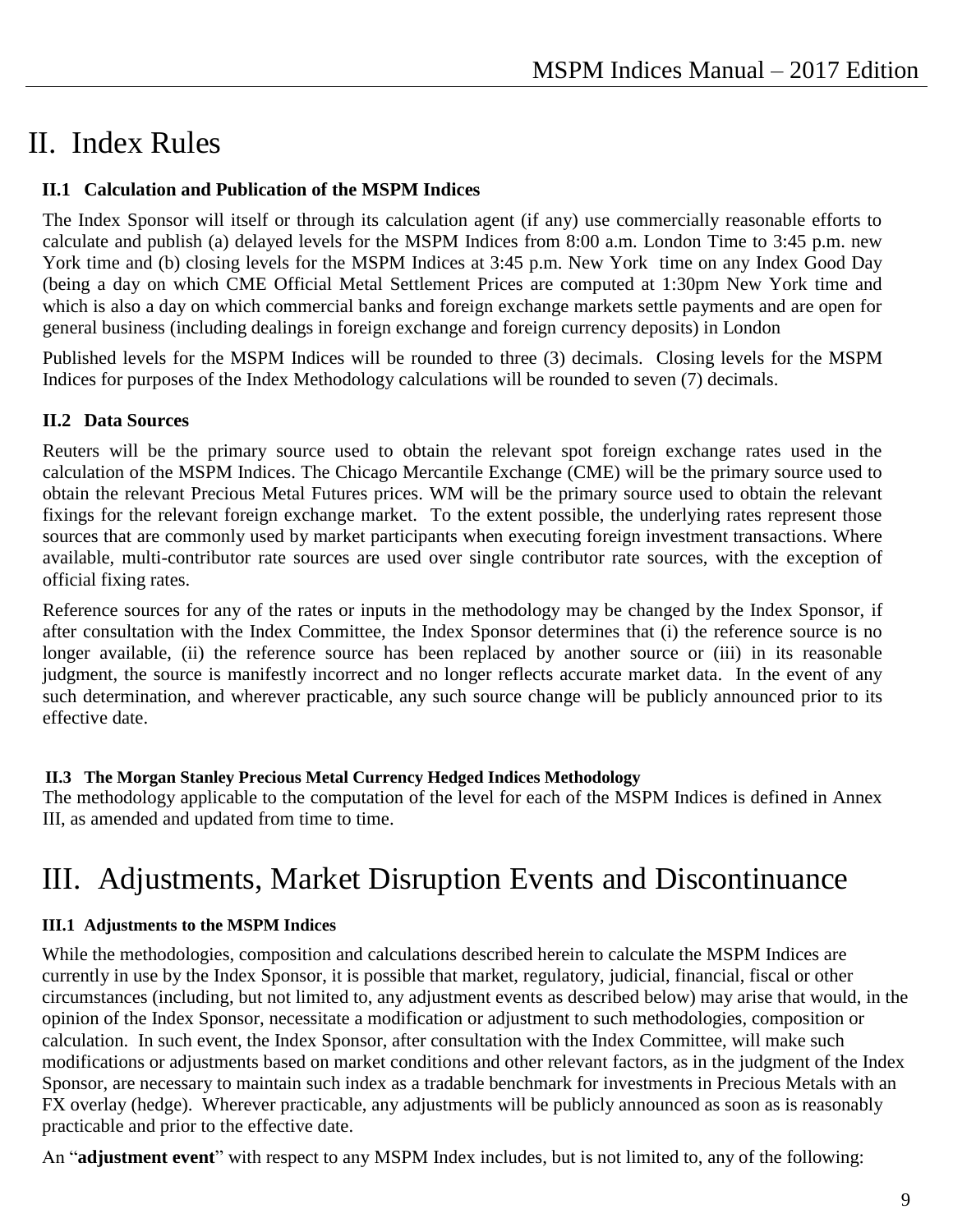- the related exchange rate splits into dual or multiple exchange rates; or
- the related currency has been removed from circulation or otherwise discontinued and banks dealing in foreign exchange and foreign currency deposits in the MSPM Currency commence trading a successor or substitute currency substantially similar to the MSPM Currency that the Index Sponsor determines is comparable to the discontinued MSPM Currency;

#### **III.2 Market Disruption Events**

The occurrence or existence of any of the below, as determined by the Index Sponsor:

- any event or any condition (including without limitation any event or condition that occurs as a result of the enactment, promulgation, execution, ratification, change in any application or official interpretation of, or any change in or amendment to, any law (including those laws or regulations that relate to taxation), rule or regulation by any applicable governmental authority) that (i) results in a lack of, or a material decline in, liquidity in the market for trading in any MSPM Currency that generally makes it impossible, illegal or impracticable for market participants, or hinders, disrupts or impairs their abilities, (a) to convert from one foreign currency to another through customary commercial channels, (b) to effect currency transactions in, or to obtain market values of, such currency, (c) to obtain a firm quote for the related exchange rate or (d) to obtain the relevant exchange rate by reference to the applicable price source; or (ii) leads to or may lead to a currency peg regime;
- (i) the declaration of a banking moratorium or the suspension of payments by banks, in either case, in the country of any currency used to determine the MSPM Currency exchange rate or (ii) the declaration of capital and/or currency controls (including without limitation any restriction placed on assets in or transactions through any account through which a non-resident of the country of any currency used to determine the currency exchange rate may hold assets or transfer monies outside the country of that currency, and any restriction on the transfer of funds, securities or other assets of market participants from, within or outside of the country of any currency used to determine the applicable exchange rate);
- an event or circumstance (including without limitation, a systems failure, natural or man-made disaster, act of God, armed conflict, act of terrorism, riot or labor disruption or any similar intervening circumstance) that is beyond the reasonable control of the Index Sponsor and that the Index Sponsor determines affects the related MSPM Index in any fashion;
- the method of calculating the value of the MSPM Currency is changed in a material respect, or is in any other way modified so that the conventional market quotation does not, in the opinion of the Index Sponsor, fairly represent the value of such MSPM Currency; or
- the Index Sponsor determines that there is a material difference in a relevant MSPM Currency exchange rate, as determined by reference to the rate source for the related MSPM Index and any other market source.
- In addition to these Market Disruption Events, there may be additional market disruption events ("Additional Market Disruption Events") applicable to certain indices relating to particular precious metals and/or currencies. These Additional Market Disruption Events will be included in Annex III with the calculation methodology for the relevant Index.

#### **III.3 Discontinuance of the MSPM Indices**

The Index Sponsor may, in its sole discretion, after consultation with the Index Committee, discontinue calculating and publishing any MSPM Index at any time upon the occurrence of, but not limited to, any of the following:

 if as a result of a market disruption event or an adjustment event, an adjustment to and/or calculation of the related MSPM Index is no longer reasonably possible or practical, in the determination of the Index Sponsor;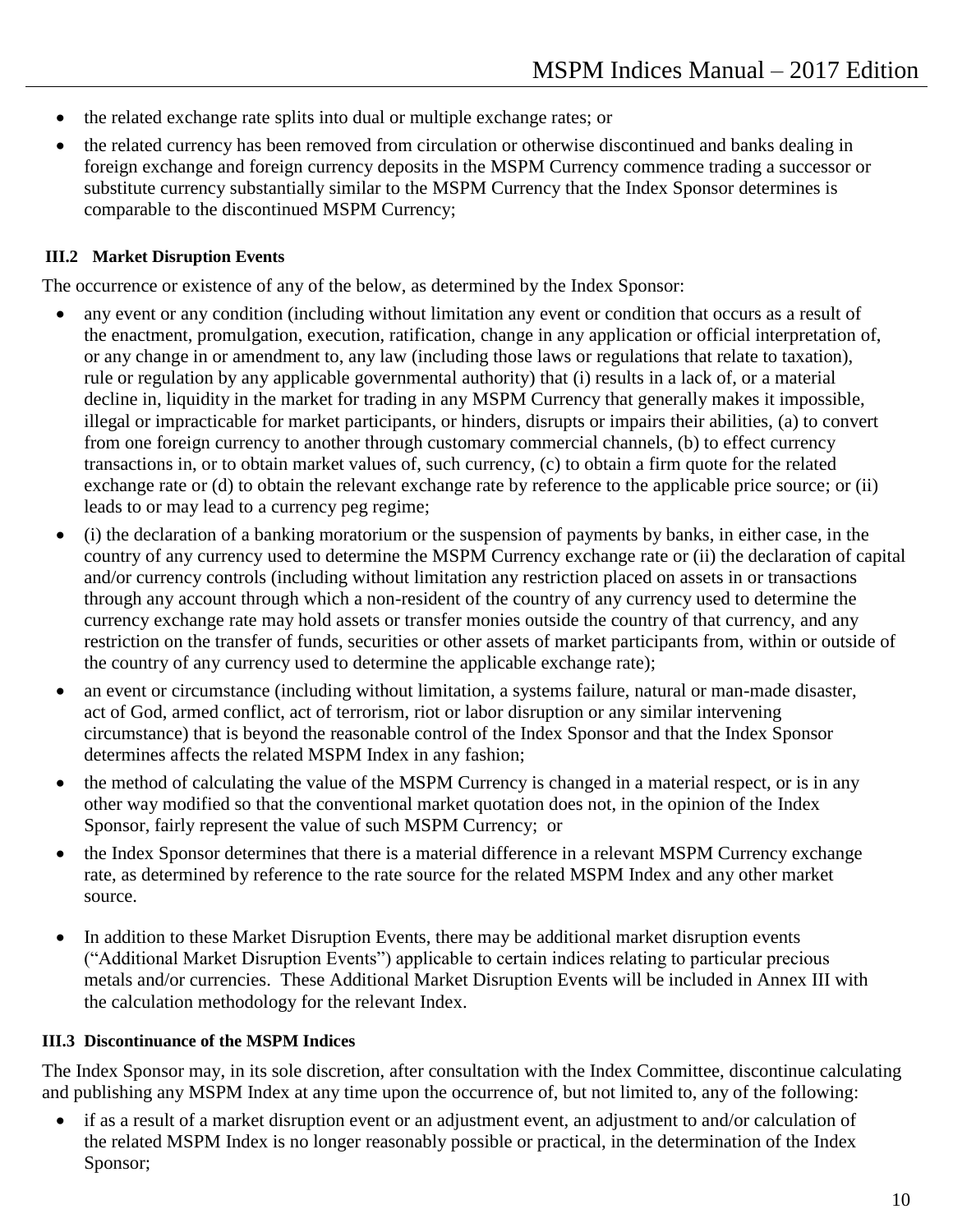- the Index Sponsor or its successor terminates its index publication business operations, is declared insolvent or is subject to winding-up proceedings; or
- the Index Sponsor or its successor determines that it is no longer in its commercial interest to continue publishing the index.

Upon any such discontinuance, the Index Sponsor will use commercially reasonable efforts to publicly announce such discontinuance as soon as is reasonably practicable prior to the effective date.

#### Annex I

#### Currency Conventions

#### *Currencies (vs. USD) Standard Quotation*

Australian dollar (AUD) USD per 1 AUD British pound (GBP) USD per 1 GBP European Union euro (EUR) USD per 1 EUR Singapore Dollar (SGD) SGD per 1 USD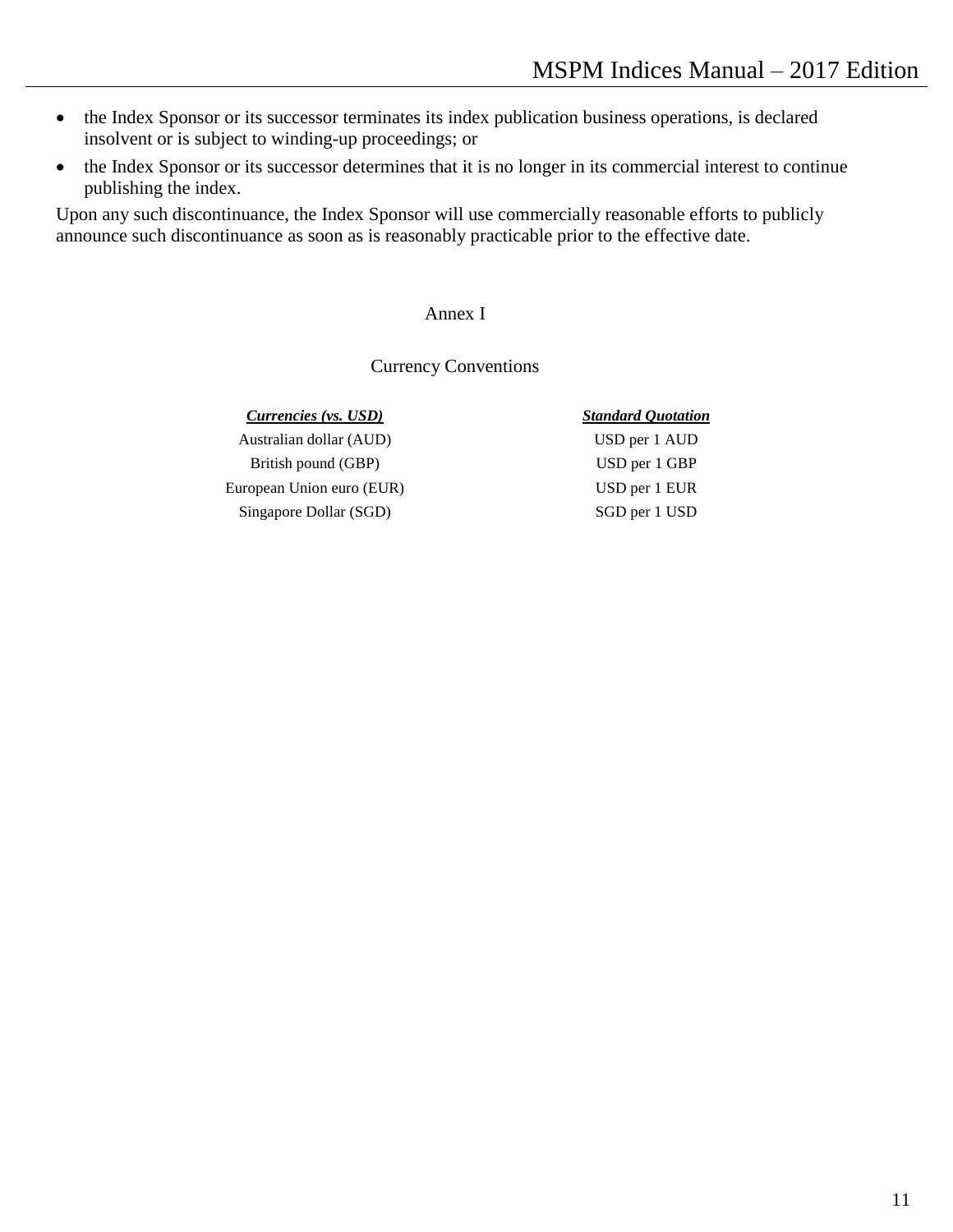### Annex II

### MSPM Indices

| <b>Morgan Stanley Precious Metal Currency Hedged Indices</b> |                                              |                          |                                         |  |
|--------------------------------------------------------------|----------------------------------------------|--------------------------|-----------------------------------------|--|
| <b>Index Name</b>                                            | <b>Precious Metal</b><br><b>Denomination</b> | <b>FX Currency Hedge</b> | <b>Bloomberg</b><br><b>Index Ticker</b> |  |
| Morgan Stanley EUR Gold Index                                | <b>GOLD</b>                                  | <b>EUR</b>               | <b>MSCEGLDE</b>                         |  |
| Morgan Stanley GBP Gold Index                                | GOLD                                         | <b>GBP</b>               | <b>MSCEGLDG</b>                         |  |
| Morgan Stanley AUD Gold Index                                | GOLD                                         | <b>AUD</b>               | <b>MSCEGLDA</b>                         |  |
| Morgan Stanley SGD Gold Index                                | <b>GOLD</b>                                  | SGD                      | <b>MSCEGLDS</b>                         |  |
| Morgan Stanley EUR Platinum Index                            | <b>PLATINUM</b>                              | <b>EUR</b>               | <b>MSCEPTE</b>                          |  |
| Morgan Stanley GBP Platinum Index                            | <b>PLATINUM</b>                              | $\overline{GBP}$         | <b>MSCEPTG</b>                          |  |
| Morgan Stanley AUD Platinum Index                            | <b>PLATINUM</b>                              | $\hbox{AUD}$             | <b>MSCEPTA</b>                          |  |
| Morgan Stanley SGD Platinum Index                            | <b>PLATINUM</b>                              | SGD                      | <b>MSCEPTS</b>                          |  |
| Morgan Stanley EUR Palladium Index                           | <b>PALLADIUM</b>                             | <b>EUR</b>               | <b>MSCEPLE</b>                          |  |
| Morgan Stanley GBP Palladium Index                           | <b>PALLADIUM</b>                             | <b>GBP</b>               | <b>MSCEPLG</b>                          |  |
| Morgan Stanley AUD Palladium Index                           | <b>PALLADIUM</b>                             | <b>AUD</b>               | <b>MSCEPLA</b>                          |  |
| Morgan Stanley SGD Palladium Index                           | <b>PALLADIUM</b>                             | SGD                      | <b>MSCEPLS</b>                          |  |
| Morgan Stanley EUR Silver Index                              | <b>SILVER</b><br><b>EUR</b>                  |                          | <b>MSCESIE</b>                          |  |
| Morgan Stanley GBP Silver Index                              | <b>SILVER</b>                                | <b>GBP</b>               | <b>MSCESIG</b>                          |  |
| Morgan Stanley AUD Silver Index                              | <b>SILVER</b>                                | <b>AUD</b>               | <b>MSCESIA</b>                          |  |
| Morgan Stanley SGD Silver Index                              | <b>SILVER</b>                                | SGD                      | <b>MSCESIS</b>                          |  |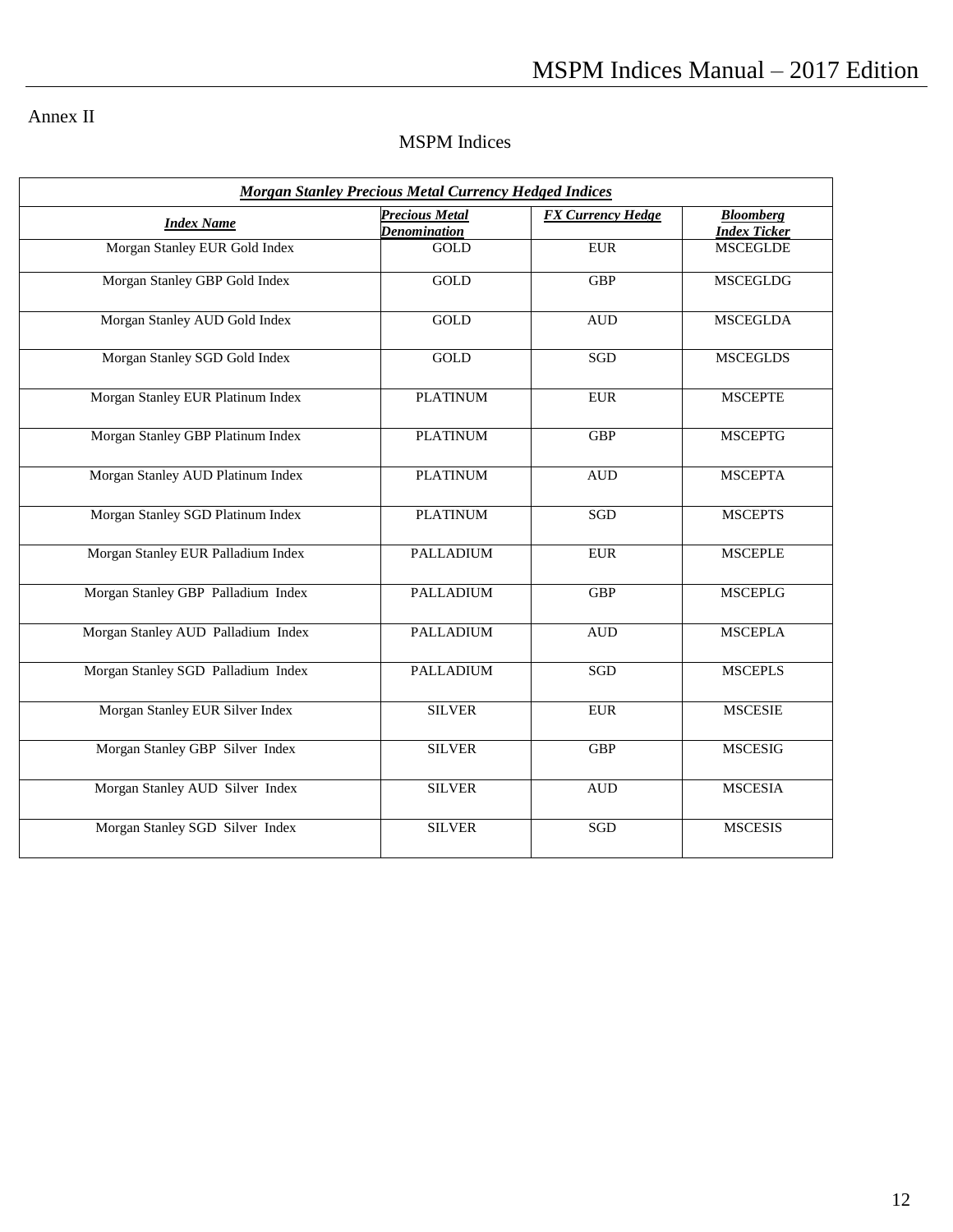#### Annex III

Index Methodology Description

#### **Morgan Stanley Precious Metal Index Methodology for MSCEGLDE (EUR/GOLD), MSCEGLDA (AUD/GOLD), MSCEGLDG (GBP/GOLD)**

"**Business Day**" means a day on which COMEX is open for trading (for normal trading hours and with a Daily Settlement Time Range: 13:29:00-13:30:00 EST) in the Precious Metal Future and which is also a settlement date for the GBP currency.

On any Business Day ("D") the related MSPM Index closing level ("I") will be computed as follows:

$$
I_{D} = I_{D-1} + \frac{I_{D-2} \times [COMEX_{D-2} - EFP_{D-2}]}{[COMEX_{D} - EFPba_{D}] \times FX_{mid,D-2}} \times [FX_{bid,D} - FW(D_{.1}, S_{FX,D})]
$$

where

$$
I_{D} = I_{D-1} + \frac{1}{[COMEX_{D}-EFPba_{D}] \times FX_{mid,D-2}} \times [FX_{bid,D} - FW(D_{-1}, S_{FX,D})]
$$
  
where  

$$
FW(T1, T2) = FX_{ask,T1} + \left[ \frac{Pt_{S_{N,FX,T1}}}{10000} + \frac{Pt_{S_{N,FX,T1}} - Pt_{S_{N,FX,T1}}}{10000} \frac{T2 - SN_{FX,T1}}{1W_{FX,T1} - SN_{FX,T1}} \right] \times 1(T2 - SN_{FX,T1})
$$

where:

- **"I"** is the related Index closing level;
- **"D-1"** is the first Business Day preceding day D;
- **"D-2"** is the first Business Day preceding D-1;
- $\bullet$  "1(*X*)" is 1 if X>0 and 0 otherwise.
- **"FX,bid"** is the exchange rate fixing using WM rates calculated as WM,Mid-(WM,Mid-WM,Bid)/8 on the Fix Source at the roll time
- **"FX,ask"** is the exchange rate fixing using WM rates calculated as WM,Mid+(WM,Ask-WM,Mid)/8 on the Fix Source at the roll time
- **"FX,mid"** is the exchange rate fixing using WM rates calculated as WM,Mid on the Fix Source at the roll time
- $\bullet$  "Pts<sub>Mat,*FX*,*t*</sub>" refers to the ask side of the points for term Mat, for currency FX on day t
- **\*** "S<sub>FX,T</sub>" is the Spot Settlement date of FX on date T according to usual convention
- **"SNFX,T"** is the Spot Next Settlement date of FX on date T according to usual conventions.**"**
- " $1W_{\text{FXT}}$ " is the 1 week Settlement date of FX Currency pair on date T according to usual conventions.
- **EFPba**, **T** refers to the ask side of EFP quote if  $\left[ FX_{bid,D} FW(D_{.1}, S_{FX,D})\right] < 0$  and the bid side otherwise. The EFP is updated

daily by Morgan Stanley trading desk.

- **EFP refers to the mid EFP quote**.
- **COMEX** means the precious metal future settlement price settlement as published by CME at 3.45 pm New York time. The underlying reference future expiry is chosen according to the following table (we take the first Future expiring such Maturity month).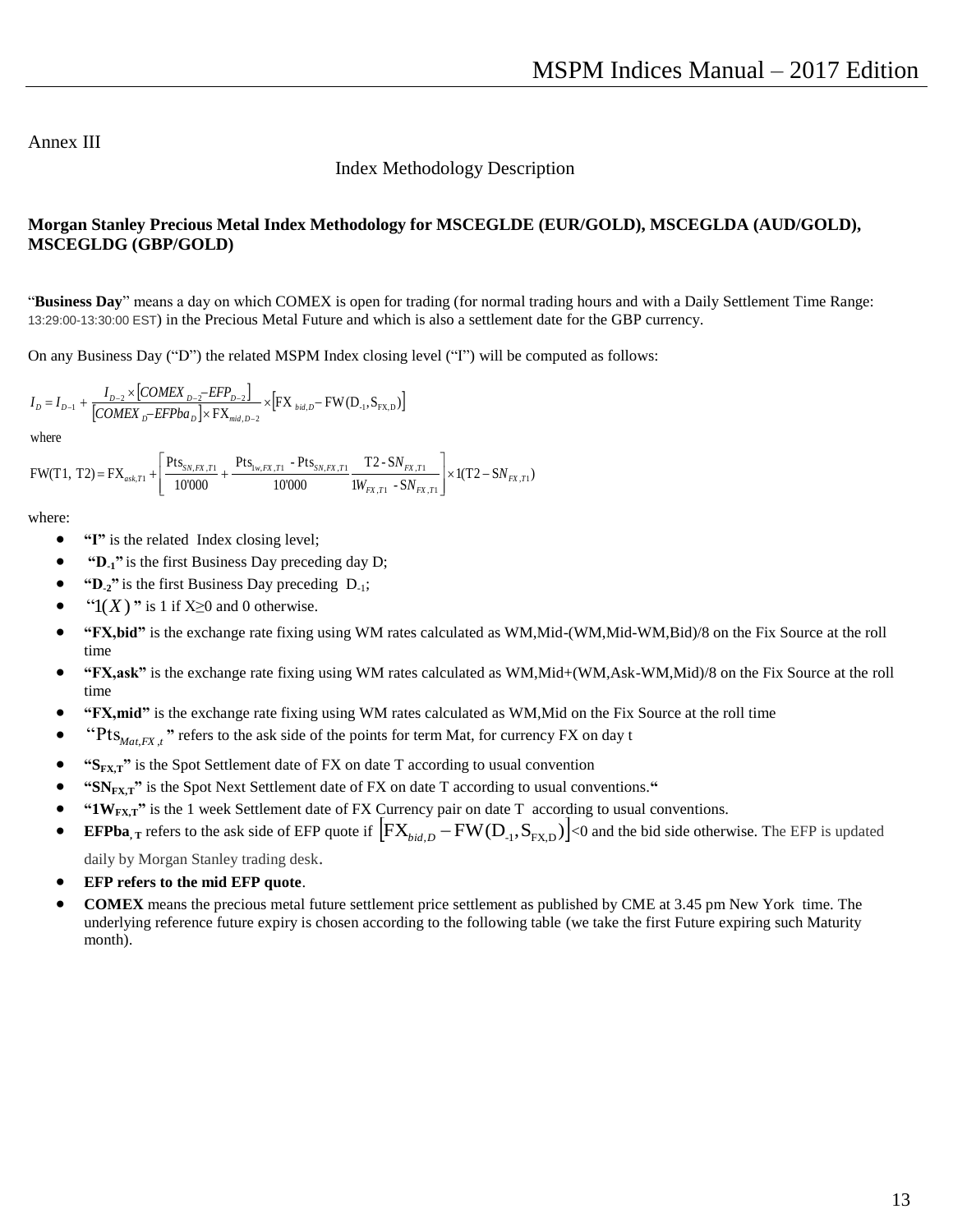|                                 | <b>D</b> in 25 Jan-<br><b>24 March</b> | $D$ in 25<br>March-24<br><b>May</b> | $D$ in 25 May-<br>24 July | <b>D</b> in 25 July-24<br><b>November</b> | $D$ in 25<br>November-24<br>January |
|---------------------------------|----------------------------------------|-------------------------------------|---------------------------|-------------------------------------------|-------------------------------------|
| Reference<br><b>GOLD</b> Future | April                                  | June                                | August                    | December                                  | February                            |

| <b>MSPM</b><br><b>Index</b> | "FX" Currency | <b>FX Roll</b><br>Time | <b>Fix Source</b><br>(Mid)<br>(Reuters) | $S/N$ , $T/N$ ,<br><b>1W Source</b><br>(Reuters)<br>$\mathbf{\Omega}$ | <b>Precious Metal Future (Exchange, Future)</b><br>ticker) |
|-----------------------------|---------------|------------------------|-----------------------------------------|-----------------------------------------------------------------------|------------------------------------------------------------|
| <b>MSCEGLE</b>              | <b>EUR</b>    | $4:00$ p.m.<br>London  | WMRSPOT05                               | $EURFWD =$<br><b>TTKL</b>                                             | GOLD (COMEX, GC.)                                          |
| <b>MSCEGLA</b>              | <b>AUD</b>    | 4:00 p.m.<br>London    | WMRSPOT12                               | $AUDFWD =$<br>TTKL                                                    | GOLD (COMEX, GC)                                           |
| <b>MSCEGLG</b>              | <b>GBP</b>    | $4:00$ p.m.<br>London  | WMRSPOT07                               | $GBPFWD =$<br>TTKL                                                    | GOLD (COMEX, GC)                                           |

(1) The "=TTKL" notation signifies that the source of the data is obtained via Tullett, Prebon inter-dealer brokers based in London.

#### **Additional Market Disruption Events for MSCEGLDE (EUR/GOLD), MSCEGLDA (AUD/GOLD), MSCEGLDG (GBP/GOLD)**

The occurrence or existence of any of the following events, as determined by the Index Sponsor, shall constitute a Market Disruption Event:

- (i) the failure of Reuters to announce or publish the relevant spot exchange rates or gold fixing prices used in the calculation of the EUR Gold Index or (ii) the temporary or permanent discontinuance or unavailability of Reuters service;
- the failure of the CME to announce or publish the official metal settlement prices for the relevant gold futures contracts;
- the material suspension of, or material limitation imposed on, trading in gold by the London Bullion Market Association ("LBMA");
- the material suspension of, or material limitation imposed on, trading in the relevant gold futures contracts on the CME or in any related futures contract, options contract or options on futures. For this purpose:
	- 1. a suspension of the trading in the gold futures contract on any Business Day shall be deemed to be material only if:
		- a. all trading in the gold futures contact is suspended for the entire Business Day; or
		- b. all trading in the gold futures contract is suspended subsequent to the opening of trading on that Business Day, trading does not recommence prior to the regularly scheduled close of trading in such gold futures contract on such Business Day and such suspension is announced less than one hour preceding its commencement; and
	- 2. a limitation on trading in the gold futures contract on any Business Day shall be deemed to be material only if the CME establishes limits on the range within which the price of the gold